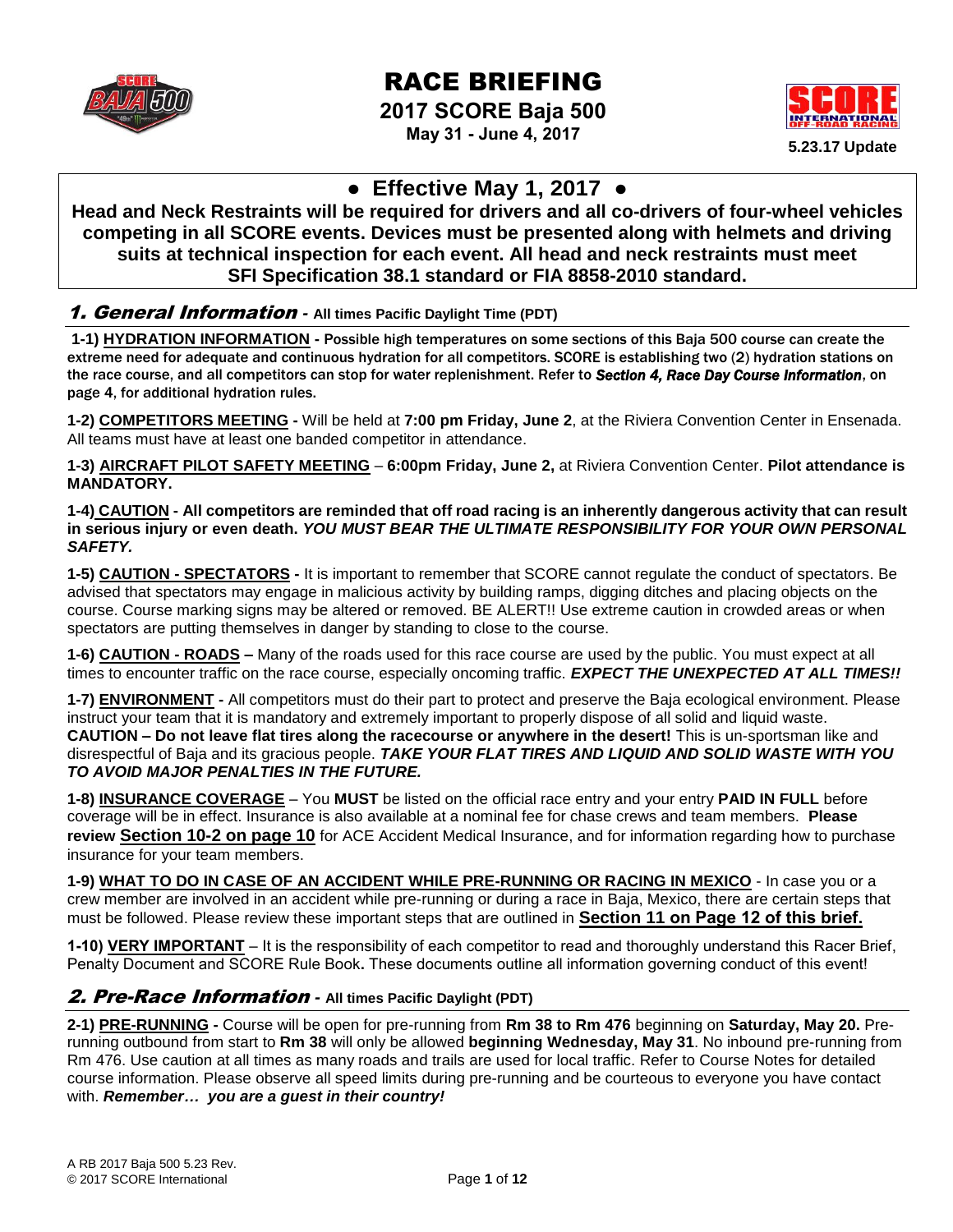

**2-2) QUALIFYING** – Trophy Trucks, Trophy Truck Legends, Class 1 and TT Spec classes will qualify Thursday morning, June 1. *All drivers/co-drivers qualifying must register on Wednesday, May 31, from 5:00 to 9:00pm at Riviera Convention Center. No registration Thursday morning at qualification site.* **IMPORTANT:** Qualifying driver must start the Baja 500 race in the qualified vehicle. A special wristband will identify the driver qualifying the vehicle.

**2-3) CHASSIS INSPECTIONS -** SCORE Chassis Inspection/Tagging will take place Wednesday, May 31, from 9am to 6pm and Thursday, June 1 from 9am to 6pm. **Location:** Playa Hermosa Beach, one mile south of start line. Contact Tech Director Art Savedra at (702) 210-7785 if you have questions.

**2-4) STELLA III DEVICE ASSISTANCE** - Representatives from the Stella III organization will be at the Chassis Inspection location at Playa Hermosa Beach on Wednesday, May 31 from noon to 6pm and Thursday, June 1 from 9am to 6pm. They will provide technical assistance and verification of mounting plate and wiring for your Stella installations. See Section 6-1 for more information on Stella III Devices. If you have not pre-paid for these Stella III bracket kits, *on-site payment must be cash only.*

**2-5) PRE-TECH / STELLA BRACKET CHECKS/TRANSPONDER CHECKS**– To speed the tech inspection on Friday, June 2, SCORE will conduct *pre-tech inspections and Stella bracket checks* in conjunction with chassis inspections Wednesday, May 31, from noon to 6pm and pre-tech and bracket checks Thursday, June 1, from 9am to 6pm. Vehicles that are pre-tech inspected will use the "fast lane" on Tech Day (Friday). **All qualifying teams MUST PRE-TECH on Wednesday! Transponder checks are only Wednesday Noon to 6pm.**

### YOU MUST GO TO REGISTRATION PRIOR TO ENTERING TECH/CONTINGENCY LINE!

**2-6) RACER REGISTRATION - Wed. May 31 from 5pm to 9pm and Thursday, June 1 from Noon to 8pm. Friday June 2 registration hours are 9am to 4pm. Registration will be at the Riviera Convention Center. All Drivers/Co/Drivers and Riders/Co-Riders are required to register and sign waiver forms.**

► Be sure to bring your driver's license or photo ID with you to registration. You will be required to show ID prior to signing your waiver forms. If you already have a timing transponder, you will be asked to enter the transponder number during the online registration process. Take a photo of the serial number so you will have the number available to verify in registration. Registration *cannot be comple***ted** until your transponder number is verified. **No walk-ins after 4pm Friday, June 2! IMPORTANT - You MUST register before entering the Contingency/Tech line!**

**2-7) ADDING CO-DRIVERS/RIDERS - Registered DRIVER or RIDER of RECORD MUST BE PRESENT to ADD Co-Drivers/Riders to Their Entry.** DOR and ROR are the only individuals who can add additional persons to their official entry.

**2-8) NO LATE REGISTRATION OR LATE TECH ON RACE DAY** – Any exception must be pre-arranged with SCORE Registration - (775) 852-8907 no later than Thursday, May 25, 2017.

### **2-9) CONTINGENCY AND TECHNICAL INSPECTION** – **Begins at 9:00 am on Friday, June 2**. You must Have top section of Contingency and Tech forms filled out BEFORE entering this line!

**2-10) CONTINGENCY DECLARATION –** To be eligible for potential awards from SCORE contingency sponsors, you must complete the top portion of the Contingency Declaration Form (in your driver/rider packet) before entering the contingency/tech line. For a list of sponsors and awards, go to http://score-international.com/contingency

. Contingency sponsor stickers **must be on vehicle** before entering the tech inspection area!

**2-11 TECH INSPECTION FORM –** IMPORTANT**…**To save time you must complete information in the top portion of the Tech Inspection Form (in your driver/rider packet) before entering the contingency/tech line.

**2-12) AIRCRAFT REGISTRATION REQUIRED – If your team is utilizing a helicopter or fixed-wing aircraft,** you must pre-register the aircraft with SCORE. Contact SCORE Registration to register aircraft. Pilot attendance at aircraft safety meeting is **MANDATORY**. Ivor Shier and Jim McCoy will conduct this meeting. If aircraft is to be used for commercial filming or photography, it must be registered with SCORE as a media aircraft.

**2-13) TRANSPORTING RACE FUEL –** Drums and dump cans containing fuel cannot legally be transported across the border into Mexico. Only fuel in the vehicle tanks is allowed. You can use any fuel supplier or brand, and you can arrange for your fuel to be delivered in Ensenada or to multiple pit locations.

### 3. Race Day Staging and Start *-* **All times Pacific Daylight Time (PDT)**

**3-1) RACE DISTANCE AND TIME LIMIT - Total distance is 513.67 miles (826.65 km) Time limit is 20 hours from your scheduled start time in Ensenada. Minimum average speed to finish is 25.68 mph (41.33 kph).**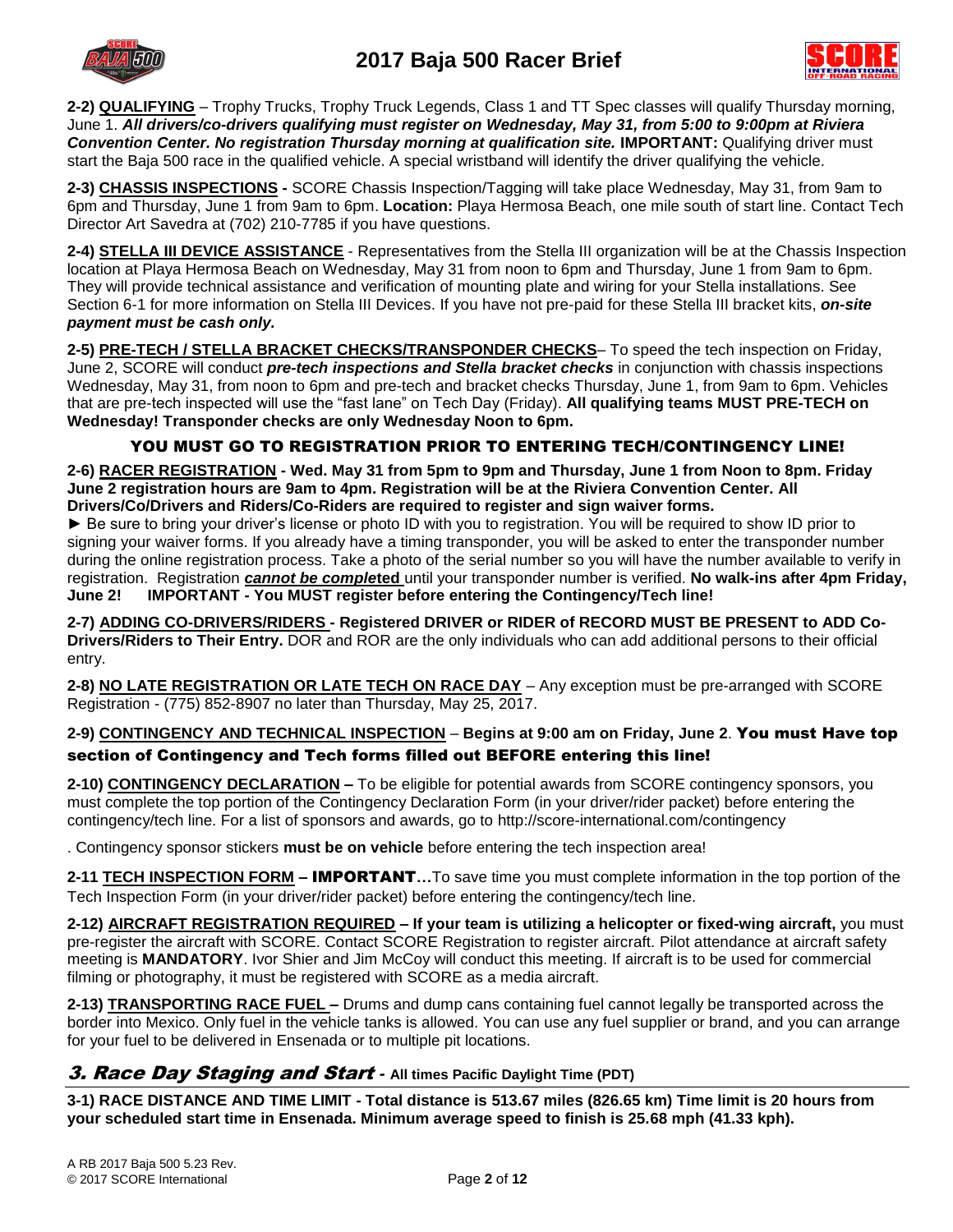



**3-2) START LINE -** Located in front of Riviera Convention Center. All competitors will roll up on starting ramp for a possible interview on the podium prior to start. Post-race interviews will be conducted at same location after finishing.

**3-3) STAGING & START for Motos & Quads – First bike out at 5:30am. Staging will start at 5:00 am.** Starting interval for Pro Moto Unlimited - **One rider every minute. All other classes one rider every 30 seconds. STAGING will be at START/FINISH AREA on the Malecon.** The starting order is shown below. All riders will start within their class based on draw results for entries received by 10:00 pm on Wednesday, May 17th. Entries received after this draw deadline will start in the order the entry is received.

### ABSOLUTELY NO FUELING IS ALLOWED IN THE STAGING AREA!

**Moto and Quad Staging Times:**

|                            | <b>Class</b>     | <b>Stage</b> |   | Class            | <b>Stage</b> |    | <b>Class</b>    | <b>Stage</b> |
|----------------------------|------------------|--------------|---|------------------|--------------|----|-----------------|--------------|
|                            | Pro Moto Unitd   | 5:00a        | 5 | Pro Moto 50      | 5:10a        | 9  | Sportsman Moto  | 5:20a        |
| $\boldsymbol{\mathcal{P}}$ | Pro Moto Limited | 5:00a        | 6 | Pro Moto Ironman | 5:10a        | 10 | Sportsman Quads | 5:20a        |
| 3                          | Pro Moto 30      | 5:00a        |   | Pro Moto 60      | 5:10a        |    |                 |              |
|                            | Pro Moto 40      | 5:00a        | 8 | Pro Quads        | 5:10a        |    |                 |              |

**3-4) STARTING GAP -** There will be an approximate 3-1/2 hour time gap between the last Sportsman M/C or Quad starter and the first SCORE Trophy Truck starter.

**3-5) STAGING & START for FOUR WHEELERS – First truck out at approximately 10:00am. Staging will start on West of Start Line.** *V*ehicles will begin staging Saturday morning starting at 8:30 am for a 10:00 am start (time approximate). **One TT, Class 1 and TT Spec every minute - One vehicle every 30 seconds for all other classes.** Vehicles start within their class based on draw results for entries received by 10:00 pm on Wednesday, May 17th. Entries received after this draw deadline will start in the order the entry is received. **NOTE:** TT, Class 1 and TT Spec will start based on their qualifying results.

|                | <b>Class</b>        | <b>Stage</b> |    | <b>Class</b>       | <b>Stage</b> |    | <b>Class</b>      | <b>Stage</b> |
|----------------|---------------------|--------------|----|--------------------|--------------|----|-------------------|--------------|
| 1              | <b>Trophy Truck</b> | 8:45a        | 13 | <b>Class 3000</b>  | 10:15a       | 25 | Class 3700        | 11:15a       |
| $\mathbf{2}$   | Class 1             | 9:15a        | 14 | <b>Trophy Lite</b> | 10:15a       | 26 | <b>Class 1700</b> | 11:15a       |
| 3              | TT Spec             | 9:45a        | 15 | Class 7            | 10:15a       | 27 | Stock Mini        | 11:15a       |
| 4              | Class 2             | 10:00a       | 16 | Pro UTV Forc Ind.  | 10:30a       | 28 | Class 9           | 11:15a       |
| 5              | Hammer Ltd          | 10:00a       | 17 | Pro UTV            | 10:30a       | 29 | Class 11          | 11:15a       |
| 6              | Hammer Unltd        | 10:00a       | 18 | Pro UTV Untd       | 10:30a       | 30 | Sptsmn Unitd Trk  | 11:15a       |
| $\overline{7}$ | Class 10            | 10:00a       | 19 | Pro Truck          | 11:00a       | 31 | Sptsmn Buggy      | 11:15a       |
| 8              | Class 8             | 10:15a       | 20 | Class 5-1600       | 11:00a       | 32 | Sptsmn Ltd Trk    | 11:15a       |
| 9              | Class 1/2-1600      | 10:15a       | 21 | Class 3            | 11:00a       | 33 | Sptsmn UTV        | 11:15a       |
| 10             | <b>SCORE Lites</b>  | 10:15a       | 22 | Baja Challenge     | 11:00a       |    |                   |              |
| 11             | Class 5             | 10:15a       | 23 | <b>Stock Full</b>  | 11:00a       |    |                   |              |
| 12             | Heavy Metal         | 10:15a       | 24 | Class 7sx          | 11:00a       |    |                   |              |

*\*\* Staging times may be revised based on class entry counts*

### IMPORTANT… It is critical that you stage at the times shown above!!!

**3-6) LATE STARTERS -** A competitor who is late for his assigned start time will start at the back of the class that is currently starting. The elapsed time of a late starter begins at their **DESIGNATED START TIME**, not their actual late start time. Late starters must follow SCORE official's directions for late start procedure to avoid penalty. If SCORE officials determine it is their procedures that caused start delays or last minute adjustments to the start order, your time will be adjusted to when you are actually given the green flag. **Start Line will close 10 minutes after last competitor scheduled to start leaves start line.**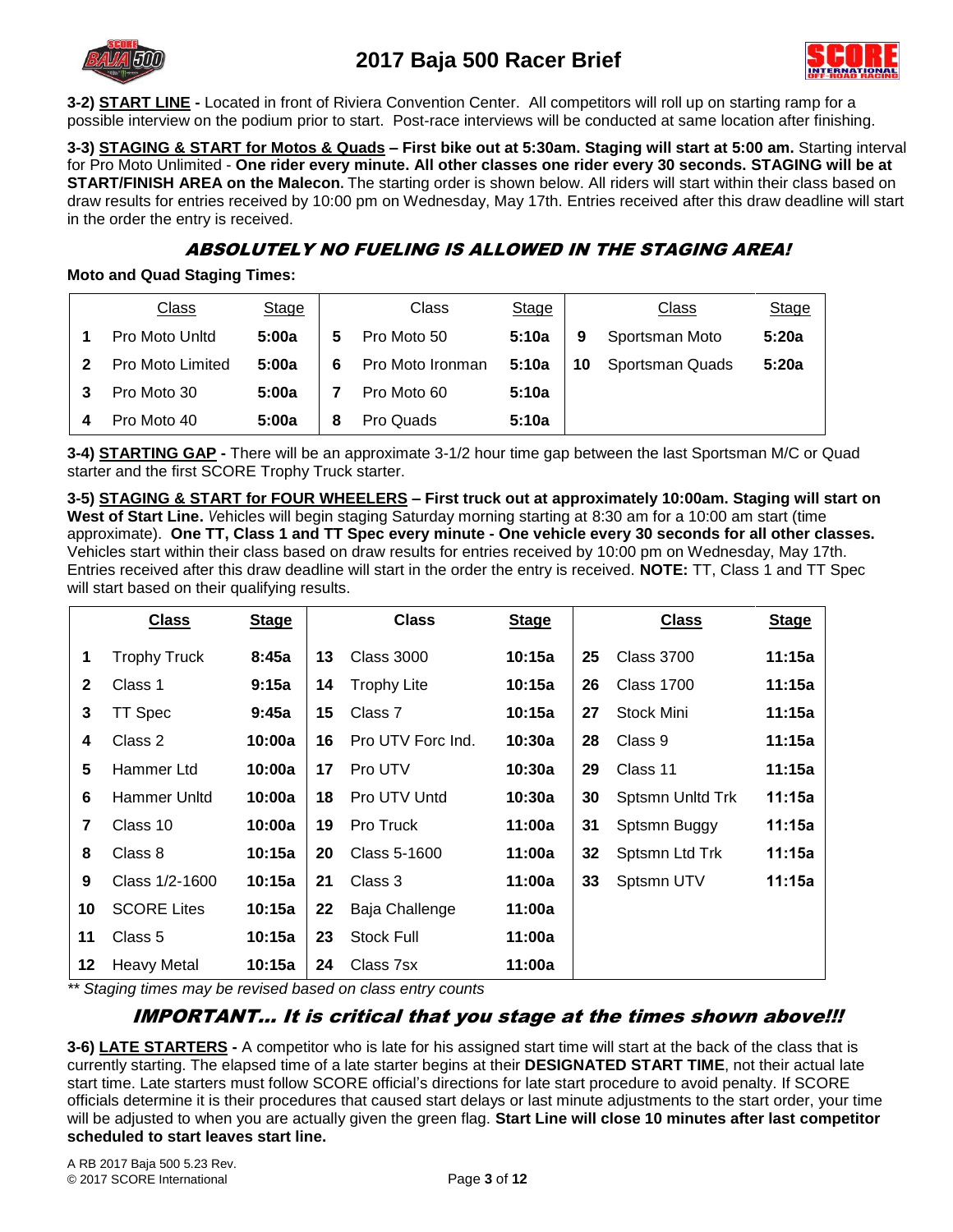



### 4. Race Day Course Information & Regulations *-* **All times Pacific Daylight Time (PDT)**

# EXTREMELY IMPORTANT

**Start and finish of this Baja 500 course is in Ensenada. Although streets will be cordoned off, all racers must be extremely alert for possible crowds near the race course and possibly ignoring the barricades.**

### **► RACERS - YOU MUST READ THIS ◄**

**HYDRATION STATIONS -** Possible high temperatures on some sections of this Baja 500 course can create the increased need for adequate and continuous hydration for all competitors. SCORE is establishing two (2) hydration stations on the race course, and all competitors can stop for water replenishment. **Minimum stop time is two (2) minutes** and **maximum time allowed for stop is 12 minutes.** This stop is for **WATER ONLY**! No work allowed on vehicle, or any other non-hydration activity including cell phone or radio communications, may be performed during time stopped. You will receive time credit for time stopped after the first two (2) minutes. No pits are allowed 300 ft. before or 100 ft. after these hydration stations. This hydration benefit will be covered in detail at the 7:00 pm Driver Meeting on Friday, June 2nd.

### **SCORE Hydration Stations are located at Rm 314.9 and Rm 341.8.**

*Special Rule - Motos and Quads:* These competitors are required to utilize a hydration pack (CamelBak or equivalent), and an external catheter (pee tube) if planning on riding in high heat sections of course. This will allow for constant hydration without having to stop for relief.

#### **4-1) DRIVER OR RIDER OF RECORD**

Driver or Rider of Record must either start of finish this Baja 500 event to be eligible to receive points.

**4-2) RADIO FREQUENCY -** SCORE will use **151.625** (Weatherman Relay) for the main race operations radio frequency. Please use this frequency to report an emergency, request assistance, report out of race status. Refer to Section 4-3 for guidelines on monitoring this frequency.

**4-3) WEATHERMAN CHANNEL ETIQUETTE -** If you are listening to Weatherman on **151.625**, please unplug your mic. If you feel it must be plugged in, be sure it is in a proper microphone hanger. There is nothing worse than a stuck mic during an emergency; someone's life or race can be at stake. Radio checks should be done before the race. When you turn on Weatherman channel, wait and listen before you speak…there may be an emergency going on that you would be interrupting. The Weatherman can hear what you cannot hear. Just because you do not hear anything does not mean there is not a life and death situation going on 200 miles from where you are. *Monitor this channel a sufficient amount of time to know you are not 'walking' on someone else's emergency.*

**4-4) COURSE MARKINGS –** The race course is marked with orange/white ribbon, orange signs/black arrows, green wrong way markers, and mile markers every Five (5) miles**.** Markings are not guaranteed to remain in place. All race teams are strongly advised to use the official GPS course file. Less than 1% of dangers are marked, and markings are there only to assist with controlled speed pre-running. Make your own course notes for race day.

**4-5) HIGHWAYS ARE RESTRICTED AREAS -** Pitting or performing any service of any kind is **not permitted** on any portion of any paved highway surface. **You will receive a minimum penalty of 1 hour**. The paved highway is considered a restricted area because use of the highways is subject to permission by the Mexican Federal Highway Police. Chase vehicle travel on the highway sections must be done in a safe and prudent manner. Passing on the highway section must be made on the left-hand side only and within the 60 MPH speed limit. All competitors must possess a valid driver license and passport or at least have a copy of it while racing or pre-running. This is in case you need an emergency international transport. All chase crews and team members should carry their passports as well.

**4-6) SPEED ZONES/CHECKPOINTS - There are twelve (12) 37 mph and two (2) 60 mph Speed Zones. On-course there are five (5) full-stop physical checkpoints with 15 mph speed limit from 150 feet before to 100 feet after each checkpoint. All locations are marked on GPS file and there will be physical markings on course.** Markings are not guaranteed to remain in place. All race teams are strongly advised to use the official GPS course file. Refer to the Penalty Bulletin for detailed information on all race and checkpoint speed zones for this event.

**4-7) COURSE COMPLIANCE -** Mandatory Stella III devices will be used to identify course deviations. Washes are open only to the banks on either side and major silt beds are open. Short coursing is not allowed. Do not deviate from the main course even a little bit when you are near ranches, spectators or farm fields. The GPS course is the official course. It is essential to race using the official GPS course file and check for updates on the SCORE website**.**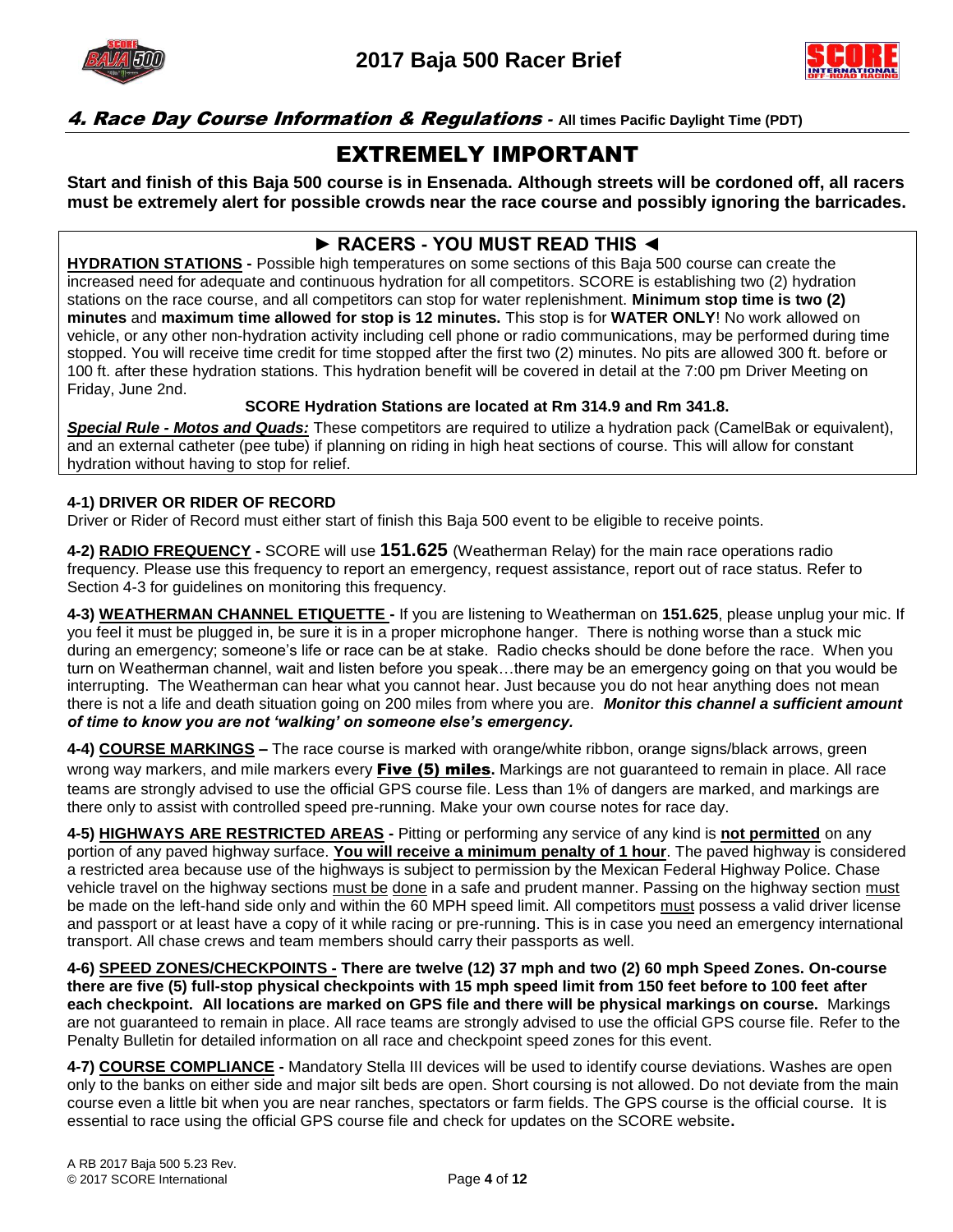



**4-8) RETURNING STELLA 3 DEVICES -** Participants *finishing the race in the allotted time must make sure that the tracking devices are turned into Stella personnel immediately after crossing the finish line.* Failure to turn in the equipment will result in your entry being assigned a DNF and you will not receive placement or finish points. All competitors that DNF must return the tracking recorders to Stella Tracking located at the finish line. If you are not returning through Ensenada, you must ship devices directly to Anube.

**4-9) HIGHWAY CROSSINGS –** Some **Full Stop Checkpoints** may be located at highway crossings. There is a **15 mph speed limit** 300' before the stop and 100' past the stop at all checkpoints. Clearly mark all road crossings on your GPS files for reference. You must be aware of all approaching road crossings. **IMPORTANT: Be extremely cautious of cross traffic when crossing the highway.**

**4-10) PASSING – Motorcycles and Quads** – If you are barely averaging the minimum speed of **25.68 mph**, you must be

prepared to be passed by the lead truck or buggy as early as race mile 196 at approximately 1:45 pm *, and possibly even sooner!* Four-Wheel Vehicles that are in a position to pass a Motorcycle or Quad must *NOT ATTEMPT TO PASS UNTIL THE RIDER HAS MOVED TO THE SIDE OF THE COURSE. RIDERS MUST REMAIN AWARE OF APPROACHING TRAFFIC AND MOVE OVER AS QUICKLY AS POSSIBLE.*

Riders, if you are caught by the first 4-wheel vehicle you must remain super vigilant and get off the course BEFORE you are caught by the next vehicle. Riders must pull off the course to a safe distance and wait for dust to clear before reentering the race. Riders, if you try to outrun to avoid being passed by a driver you will receive a DQ.

Riders, get off the course early, if you wait for the four-wheel vehicle to pull right up on you at night before pulling off the course you will be a DQ. Drivers, if you should have trouble passing, be sure you get the correct number of the rider. Riders, never race in the dust of a four-wheel vehicle, you are putting yourself in "extreme" danger.

If you are passed by a vehicle and you are still on course you are riding in the dust. Riders, if you are riding slow and you have been caught by the four-wheel vehicles you are in "extreme" danger and must bear full responsibility for your own safety.

#### *►► Drivers: If you are tapped by a competitor move over… blocking traffic is un-sportsmanlike and you may be penalized.*

**4-11) VIRTUAL CHECKPOINTS -** The race course has approximately **95 Virtual Checkpoints** (VCPs). The VCPs are strategically placed to discourage short coursing. The entire course will be reviewed for compliance. The standard penalty for *failure to clear a VCP within 120 feet is 10 minutes*. In order to avoid confusion regarding the locations of the VCPs, it is essential to race using the official GPS course file and check for updates on the SCORE website.

**4-12) CHASING –** Always drive safely. Unsafe passing or dropping a tire off the road is the cause of most fatalities on Mexican Highways. You should be 100% prepared the day before the race. Expect the unexpected. Leave early and expect to be late to your destination. Make sure each chase vehicle has copies of insurance for all of your other chase vehicles. Carry the largest fire extinguishers you can and have a good medic bag in each chase. Keep your passport and driver license with you. Have a list of cell phone numbers, SAT phone numbers and radio frequencies for your team and other teams. *Turn off your off-road lights when on highways!*

**ABSOLUTELY NO CHASING OR LEADING RACE VEHICLES ON COURSE**. Going backwards on course will get your team a DQ. If you are speeding on the highway in a chase vehicle, you are endangering yourself and those with you. If you are in a chase vehicle that is being driven in a dangerous manner, tell the driver you are uncomfortable, and if that does not work, report it to your team manager. If dangerous chase team actions are reported to SCORE, the competitor that team is associated with may be penalized or disqualified from event.

#### CAUTION: **Highways are patrolled by the Mexican Federal Highway Police. Speed limit on paved highways is 60 mph (100 kph). There are lower speed limits in many towns and villages. Speed Zones and speed limits are listed in Penalty Bulletin. You MUST** *observe all speed limits!*

**4-13) TEAM PITS** - **All pits must be located on right side of pavement ONLY... NO EXCEPTIONS!** Never pit within 50 feet of the course; give yourself extra room for safety. Do not pit on the outside of a turn or within 250 feet of the exit of a turn. Pitting is not permitted within 300 feet before and 100 feet after a checkpoint. Use common sense and keep your team members safe!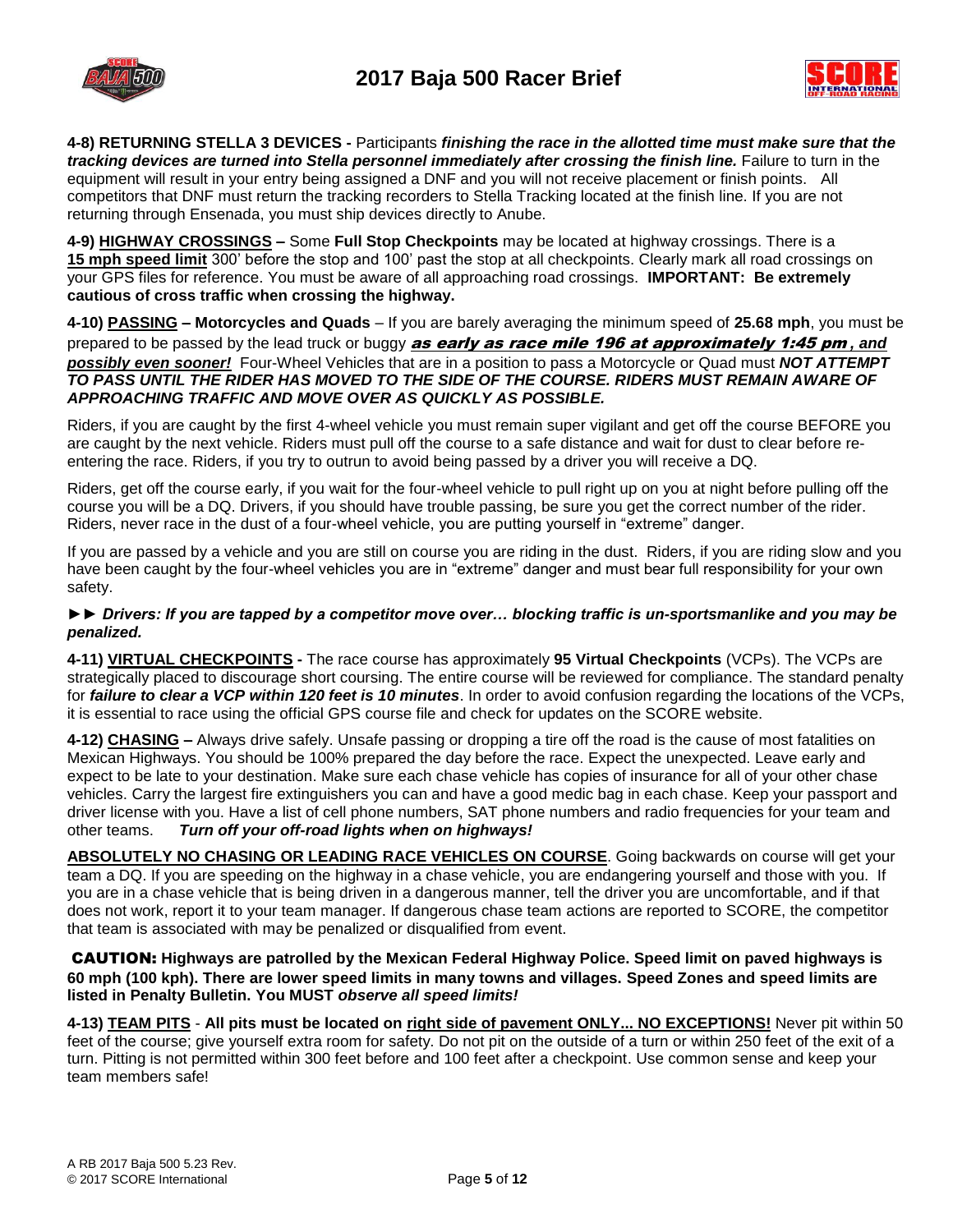



**4-14) PIT REFUELING -** Fire is always a danger during refueling. All fueling personnel should wear adequate protective clothing gear, and persons should be assigned to the specific function of manning multiple fire extinguishers in the immediate refueling area during each stop. A minimum of three (3) 20 lb. ABC rated fire extinguishers should be in each pit and ready for use at all times. Grounding the race vehicle during the refueling stop is a must. **All personnel using pressure and elevated tank fueling systems are required to wear helmets, shields and flame resistant clothing.**

**4-15) PIT SUPPORT ORGANIZATIONS** – Several professional pit support organizations will offer expert pit services to race teams for the Baja 500. Refer to PIT SUPPORT listing under the Race Info/Baja 500 race logo for information on each of these experienced pit support groups.

**4-16) SPECIAL RULES -** No race vehicle shall be towed, pushed, pulled or transported by another vehicle further than 1% of the total distance of the race course 5.16 miles or within 1 mile of the Finish Line. However, banded race vehicle occupants are permitted to push a disabled race vehicle across the finish Line. At **NO TIME** may any participant or chase team go backwards on the course. This will result in a DQ! All competitors are responsible to read and understand the 2017 SCORE rule book and this entire Racer Brief.

**4-17) TIME ON COURSE – DRIVERS and RIDERS** will have **20 Hours** from their designated start time to complete this **515.77 mile (830.03 km)** Baja 500 racecourse.

**4-18) OFFICIAL TIMING FINISH and FINISH LINE STOP –** The official finish timing loop is located before the ramp in front of the Convention Center. Be prepared to make a complete stop immediately after the timing arch and before reaching ramp. This stop must be made in a safe and controlled manner. There are cones leading into the timing loop; if you hit one you will be penalized one (1) minute for each cone. You also will be fined if you hit the timing loop.

**4-19) REPORTING STATUS IF YOU DROP OUT OF RACE –** If your vehicle becomes disabled anywhere on the course, and you cannot proceed further in the race; it is **IMPERATIVE** that you report your situation and position to the Weatherman at Race Control. We don't want to spend hours looking for you on the course when you have packed up and are on the way home. Please be considerate for all the personnel that are working very long hours to stage this event!

### 5. Checkpoints *-* **All times Pacific Daylight (PDT)**

**5-1) NUMBER OF CHECKPOINTS -** There are **five (5) full stop** checkpoints for the SCORE Baja 500. Mileage locations are in Section 5-5 on next page..

**5-2) FULL-STOP PHYSICAL CHECKPOINT RULES –** Checkpoints may be located at paved road crossings. You are required to enter the coned area at each Physical Full-Stop Checkpoint at 15 mph in single file manner and come to a **COMPLETE STOP** at the stop sign. The checkpoint corridor is not considered part of the race course. Entering and exiting all checkpoints must be done in a safe and prudent manner in order to guarantee the safety of all checkpoint workers. Passing is not permitted 300 feet before a checkpoint. **Not coming to a full stop or exceeding the 15 mph speed limit for 150' before and 100' after the checkpoint will result in a sever time penalty! Refer to Baja 500 Penalty Bulletin for additional information.**

*► Missing a full-stop physical checkpoint will result in a one (1) hour penalty for each checkpoint missed! ◄*

**5-3) SAFETY HARNESS AND WINDOW NETS** - All seat belts and safety nets must remain **SECURELY FASTENED** until vehicle comes to a complete stop at any time during the race. *(Rule Book GPT 9-A, Effective May 15, 2017)*

**5-4) OFF-ROAD LIGHT OPERATION -** At no time must off-road lights be illuminated when there is oncoming traffic. All front facing off-road lights and light bars must be turned off when vehicle is being operated on any section of race course that is on a paved highway or public road. Only two (2) small lights suitable for normal highway driving can be in operation on these highways and roads. Motos and quads require only one (1) light. These highway lights must be connected and operated by a separate auxiliary switch. All front facing off-road lights and light bars must also be turned off when in the 15 mph checkpoint zones. This regulation applies to all trucks, cars, UTVs, motos and quads, and also includes all team and chase vehicles. Violations by any of the above vehicle categories are subject to penalties or possible disqualification from event. *(Rule Book CR 18-A, Effective May 15, 2017)*

**5-5) CHECKPOINT CLOSING TIMES -** Times shown are **APPROXIMATE** based on projected number of entries. **– Any revised closing times** will be announced at 7:00 pm Driver/Rider Meeting on Friday if there are significant changes.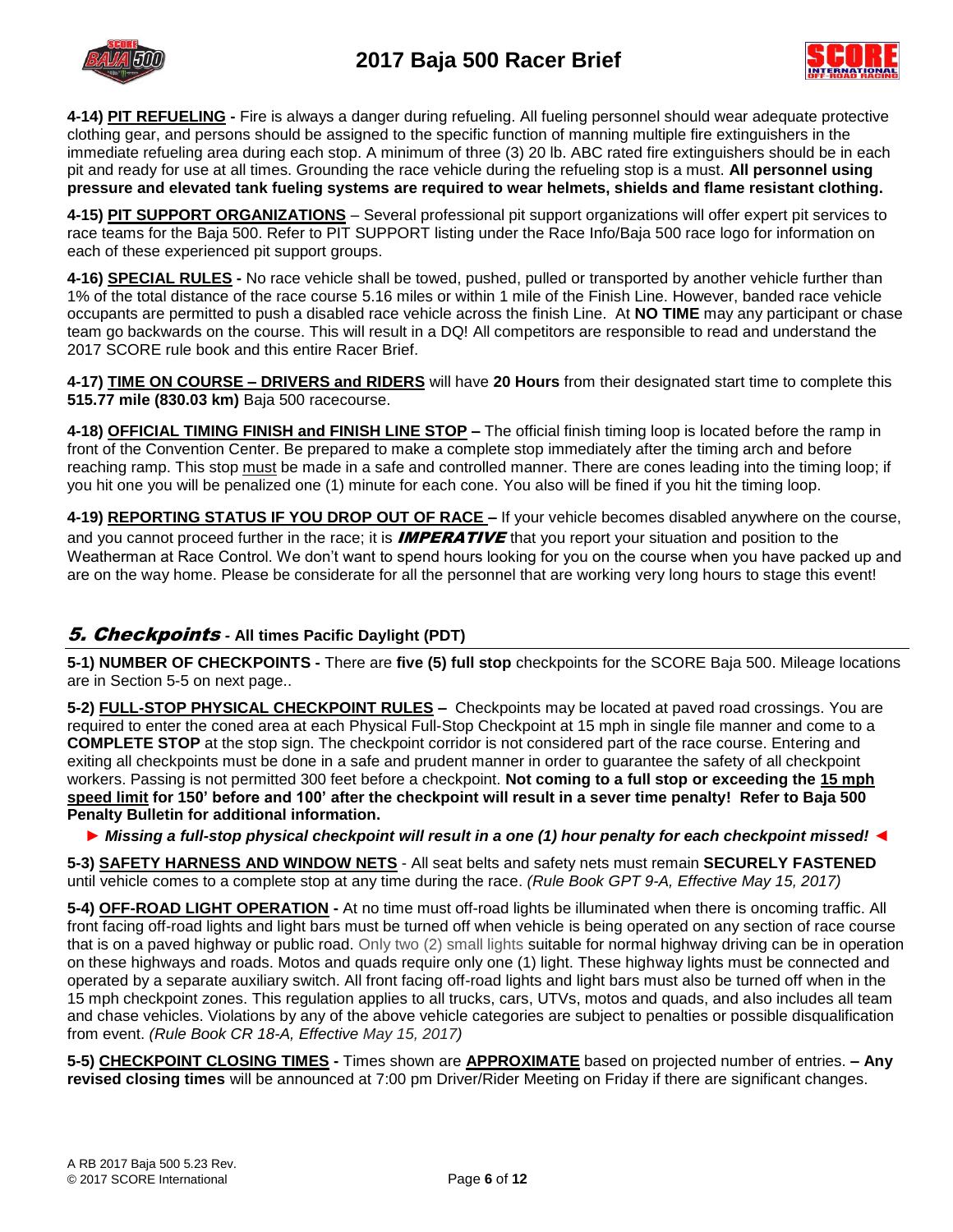



#### **5-5) CHECKPOINT CLOSING TIMES** *- continued*

| <b>Checkpoint</b>         |              |          | Total        | <b>Total</b> | <b>Bike/Quad</b>    | <b>Truck/Car</b>    |
|---------------------------|--------------|----------|--------------|--------------|---------------------|---------------------|
| <b>Number</b>             | CP to CP     | CP to CP | <b>GPS</b>   | <b>GPS</b>   | <b>Projected CP</b> | <b>Projected CP</b> |
| & Mileage                 | <b>Miles</b> | Кm       | <b>Miles</b> | <b>Km</b>    | <b>Close Time</b>   | <b>Close Time</b>   |
| <b>Start in Ensenada</b>  | 0.00         | 0.00     | 0.00         | 0.00         | <b>Start 6:10</b>   | <b>Start 12:50</b>  |
| <b>Check 1</b>            | 141.00       | 226.91   | 141.00       | 226.91       | 11:38a              | 6:18p               |
| <b>Check 2</b>            | 139.00       | 223.69   | 280.00       | 450.60       | 5:02p               | 11:42p              |
| Check 3                   | 67.35        | 108.39   | 347.35       | 558.99       | 7:39p               | 2:18a Su            |
| Check 4                   | 76.20        | 122.63   | 423.55       | 681.62       | 10:36p              | 5:22a Su            |
| Check 5                   | 52.96        | 85.23    | 476.51       | 766.85       | 12:39a Su           | 7:19a Su            |
| <b>Finish in Ensenada</b> | 39.26        | 63.18    | 515.77       | 830.03       | 2:10a Su            | 8:50a Su            |

**DRIVERS and RIDERS must average a minimum of** 25.79 mph **(41.5 kph) and will have 20 hours to finish.**

**CHECKPOINT CLOSING TIMES** - **IMPORTANT – If you experience a race stoppage such as a log jam on the course that is beyond your control, or have problems and are running late, and the checkpoints in front of you have closed, you can continue on using extreme caution, as if you were pre-running. Watch for local traffic that may think all race vehicles have passed and do not expect competitors running late! Report any race stoppage to Race Director immediately via the Weatherman at** 151.625**. If you have no communications, report it at your next pit or next checkpoint and have them relay the information.** 

### 6. Stella Device and Transponders

**6-1) STELLA III SYSTEM FEATURES** - SCORE will again be using our Stella III system at the Baja 500. This is a very impressive unit and software is designed specifically for off-road desert racing. It has a number of features for both racers and SCORE Race Operations to make races safer, especially in events where you have both motos and four-wheel vehicles. This unit is proven technology and approved by the FIA and FIM. **Stella III features include:**

- o Vehicle to vehicle alarm and built-in siren for audio alerts
- o Iridium based coverage with ability to also use cellular coverage
- o LED screen for clear signal alerts (SOS, Danger, speed zone, VCP/waypoint, car approaching)
- o Hard wired with backup 72-hour battery life
- o Internal GPS and internal memory
- o Impact/rollover sensor
- o Short cut control
- o Logging of tracks travelled and Logging of all penalties in real time (VCP, speeding and course cutting)
- o Speed and odometer, Navigation arrow and Speed control
- $\circ$  Two-way communication between organizer and racers through simple keypad
- o Compact and very light weight Live online tracking
- o This Stella III system has the ability to help with many of the issues racers often complain about. For example:
	- o Clear and instant application of penalties
	- o Alert bikes of approaching vehicle and vehicle to vehicle notifications
	- o Alert competitors of stopped vehicle/bike ahead and condition of crew
	- $\circ$  SOS signal requires other competitors to stop to assist and counts time stopped instantly
	- $\circ$  All speed zones are preprogrammed into unit and will alert racers as they approach
	- $\circ$  Unit can be reprogrammed wirelessly for last minute changes by organizers
	- $\circ$  Navigation arrow as you approach VCP and visual signal to show you cleared waypoint

#### To learn more about the Stella III system and its operation, SCORE has provided informational videos and assembly information in both English and Spanish. These videos and documents can be found on the SCORE website Race Info page and the SCORE APP.

#### SCORE highly recommends that in addition to DORs/Co-Drivers and Riders/Co-riders, all team members and friends attending the Baja 500 view the video and learn how to operate the device in the event you are at the scene of an emergency.

**6-2) Stella III Device –** This device is mandatory and leased from Anube on a per race agreement. The Stella III will require a race team representative to sign the terms and conditions lease contract for the Stella III recording device at registration or during tech inspection. You must be certain the Stella device is returned at the end of the event at the finish line. See additional information in section 7-1. *Tampering with or covering these devices in any manner will result in an automatic disqualification (DQ).*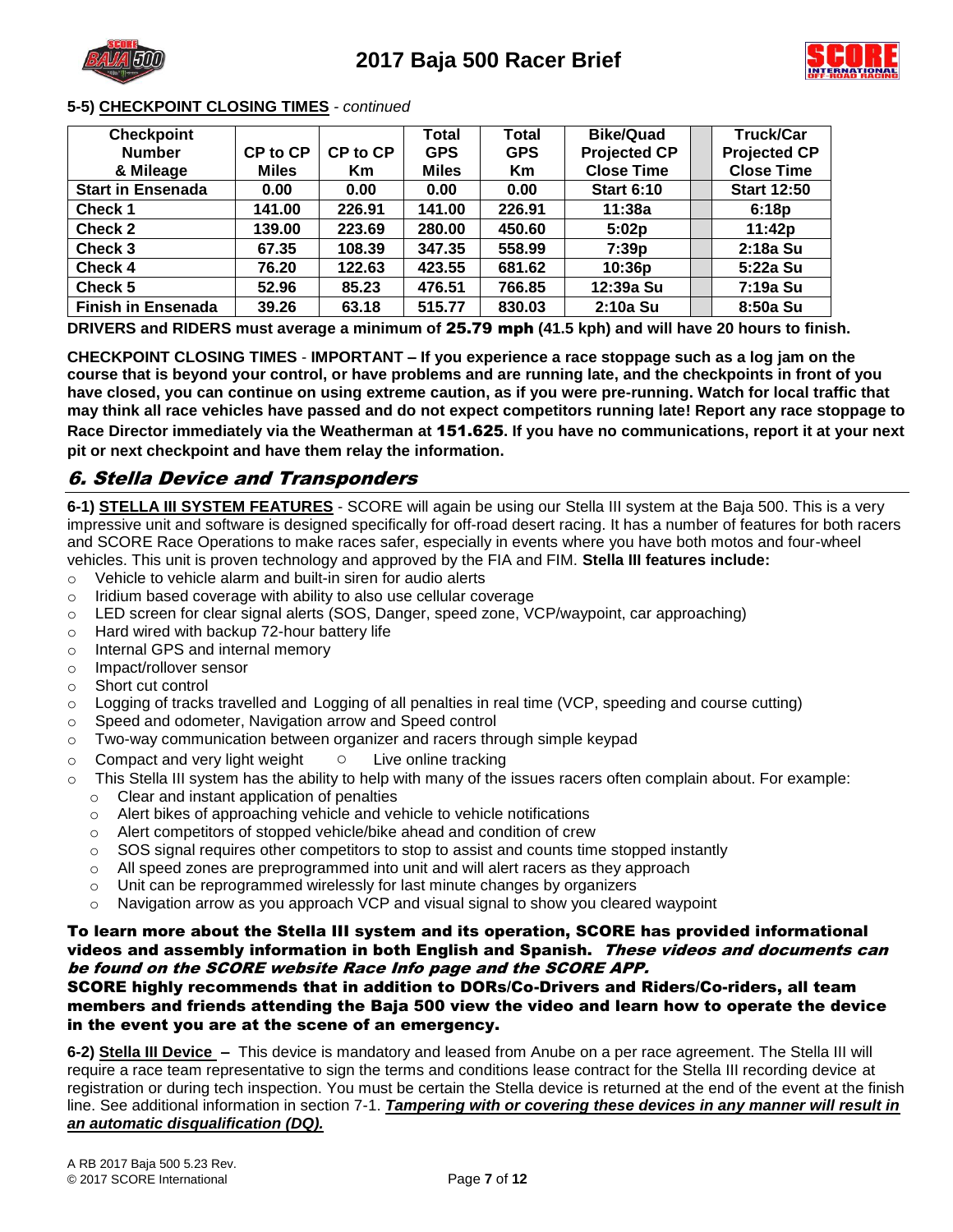



**6-3) Stella III BRACKET KIT –** Bracket Installation Kit is a one-time purchase direct from Anube. Kit includes mounting bracket and hardware to permanently mount in your vehicle. Detailed instructions are included with each kit. We suggest leaving brackets installed on your vehicle to be ready for your next SCORE race.

**6-3) SCORE SPORT TAG TIMING TRANSPONDER - Transponders are REQUIRED**, and are for precise timing of all vehicles in the event. Your transponder number will be verified at race registration and you must bring the number with you or take a photo of the serial numbers on the side of the transponder so you can confirm it quickly at registration. Your race **entry will not be considered complete** until the transponder number is verified. Transponders are purchased by the team, not leased. You do not return the Sport Tag transponder at the end of the race.

### **IMPORTANT: THE NUMBER ON THE TRANSPONDER MOUNTED ON YOUR VEHICLE MUST MATCH THE NUMBER THAT IS VERIFIED IN REGISTRATION** if you want to be scored accurately! *THIS IS A MUST!*

The Sport Tag transponder is either blue. black or brown in color as shown at right. They can be purchased through Registration while completing your online registration, or on-site at race registration. If you purchase through Registration, you will pick up your transponder in registration at the race. The transponders are good for approximately 3 years of racing. These timing transponders are used in several other race series so you may already have one. If you already own one, be sure to include the serial number (transponder number) when completing your online race registration. You **MUST** enter your transponder number in your online or on-site registration so race timing records can be ready before race start.



**NOTE:** You **MUST** have the correct transponder mounted on your vehicle prior to entering the contingency/tech line. Stop at the timing loop located on tech/contingency row for your transponder verification check. You will then proceed on after your transponder reading is verified by SCORE timing personnel.

**6-4) PERSONAL TRACKING DEVICES** - It is **HIGHLY RECOMMENDED** that all riders and drivers have a personal SPOT 3 with 2.5 MINUTE tracking that is in the vehicle or worn on their person and within reach **AT ALL TIMES**. This will benefit your pit and chase personnel tracking your location during the race. *Your personal tracker should also be used during pre-running.* Set your tracker to your personal emergency contact during your pre-running period.

## 7. Post-Race Requirements

**7-1) EXTREMELY IMPORTANT -** Participants finishing the race within the allotted time must make sure that the Stella tracking devices are turned into Stella tracking personnel immediately after crossing the finish line. *If you do not return the devices at the finish line or at Awards Ceremony, you will be scored as a DNF*. If you are not returning through Ensenada, you must ship devices directly to Anube. Deadline to return devices is Fri**day, June 9, 2017**. **If units are not received at Anube by the Friday deadline, you will be charged for full price of the unit!**

### Shipping instructions are on the Anube Lease Agreement Form you signed to lease the Stella III device for the Baja 500.

**NOTE:** All competitors that DNF should return tracking recorders to STELLA Tracking personnel who will be **located at the finish line at the Baja 500.** Another option is to return the devices by shipping direct to Anube. If you fail to meet this **June 9, 2017 deadline**, you will be charged full retail. If shipping device, email proof of shipping to registration@scoreinternational.com. **Shipping information is on your lease agreement form**

**7-2) SCORING** – A competitor who is designated in the official results as a finisher will receive the combined total of starting points, placement points, and finish points. A competitor who is designated in the official results as a non-finisher (DNF) will receive starting points only, and a competitor who is disqualified will receive zero points.

**7-3) PROTESTS –** To protest another competitor, you must submit a detailed written protest to SCORE. The written protest **must be filed within 30 minutes** after the last scheduled finish of the final competitor in your class. The written protest must be delivered to Race Director Abelardo Grijalva. SCORE will consult with the Competition Review Board, and the matter will be heard as soon as practical. Contact the Cruz Roja Command Center, SCORE Timing trailer or Abelardo (Jose) Grijalva to request protest forms.

**To file a technical protest**, you must present a written protest within 30 minutes after the last scheduled finish of the final competitor in your class and submit a \$500 cash fee to SCORE Technical Director Art Savedra. Contact the Cruz Roja Command Center, SCORE Timing trailer or Abelardo (Jose) Grijalva to request protest forms.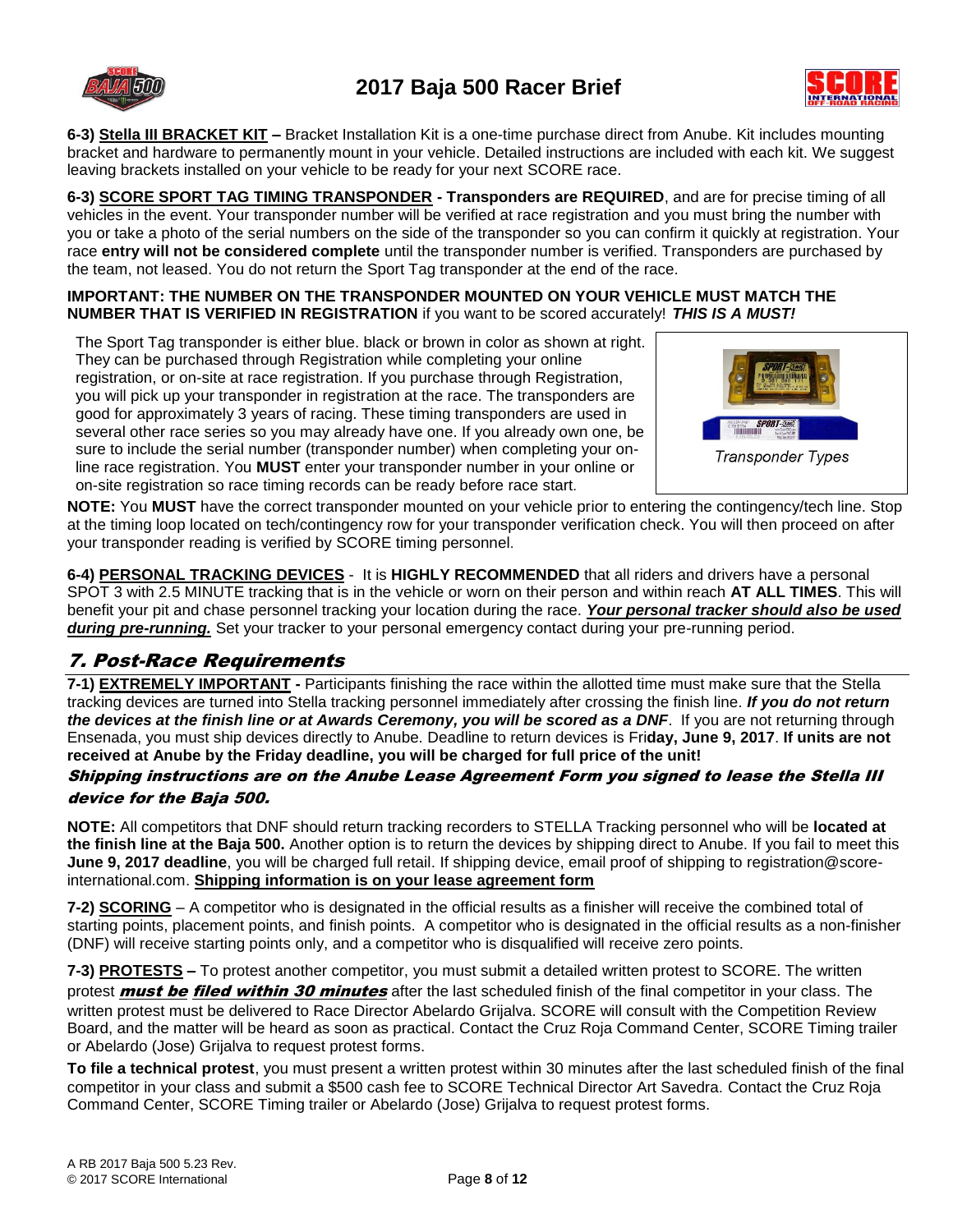



**7-4) REQUEST FOR "GOOD SAMARITAN" TIME CREDIT** - If you stop to assist another racer who is in need of *immediate medical assistance*, or possibly a life or death situation, you may be eligible for a time credit for the time you are stopped. The **written request** for time credit must be delivered by you, or a member of your team, to either Race Director Jose A. Grijalva or the SCORE Timing trailer within 30 minutes after the finish of your class. Forms are available from Cruz Roja Command Center, SCORE Timing Trailer or Race Director Jose A. Grijalva. Request must include vehicle number of competitor you assisted, race mile, time stopped and description of assistance given.

**7-5) UNOFFICIAL & OFFICIAL RESULTS –** Unofficial finishers will be posted at the media room periodically during the race. Official finishers will be posted at 11:00am Sunday at the awards ceremony location.

**7-6) AWARDS CEREMONY** - Will be held in the Riviera Convention Center on **Sunday, June 4 at 12:00 noon**. You must arrange to have your trophy accepted by someone else if you are not going to attend. No trophies can be brought back across the border by SCORE International.

### 8. Media Coverage of the Baja 500

**8-1) LIVE VEHICLE TRACKING –** Available at www.score-international.com during the race.

**8-2) NATIONAL TV SHOW** – Be sure to have in-car cameras and if possible one with intercom audio. Optimal location is to have one facing forward from behind the driver with intercom audio, a second camera also facing forward and a third camera facing back. Put your team name, # and sponsors stickers within view of the camera shots. Put the in-car cameras within reach of co-driver for cleaning. At the finish line, there will be SCORE techs downloading camera cards. It takes about 60 minutes to download. Your cards will be returned with footage intact on them. Helicopters will also be shooting the race for broadcasts on El Rey Network, and the broadcasts will play worldwide.

### 9. SCORE Contacts:

| Jose A. Grijalva      | Race Director           | (646) 162-7336 (Baja) | race-director@score-international.com |
|-----------------------|-------------------------|-----------------------|---------------------------------------|
| Marco Arturo Durazo   | Asst. Race Director     | (646) 121-8256 (Baja) | madurazo@hotmail.com                  |
| Roger Norman          | President               | (775) 690-2305        | roger@score-international.com         |
| Art Savedra           | <b>Tech Director</b>    | (702) 210-7785        | wattarush@aol.com                     |
|                       |                         | (646) 203-5774 (Baja) |                                       |
| Audi Cuarez           | Registration            | (775) 223-1010        | registration@score-international.com  |
| Hector L. Ponce       | <b>Course Personnel</b> | (646) 203-2470        | hlpr92@hotmail.com                    |
| Jim Ryan              | Contingency             | (714) 330-3521        | jim@score-international.com           |
| <b>Christine Wait</b> | Policy & Points         | (702) 407-3059        | christine@score-international.com     |
| Kim Carpenter         | <b>SCORE Operations</b> | (760) 475-0409        | kim764@yahoo.com                      |
| <b>CRUZ ROJA</b>      | <b>EMERGENCY</b>        | (664) 266-8889 (Baja) | rlozoya@cruzrojaestatalbc.org         |
| Scott Steinberger     | "Weatherman Relay"      | (714) 673-7277        | scott@pciraceradios.com               |
|                       |                         |                       |                                       |

**If calling** *(Baja)* **phone numbers from U.S. you must first dial 011-52-1 before Baja numbers listed above**

# 10. IMPORTANT - SCORE Insurance Coverage:

**10-1)** QUALITAS CIVIL LIABILITY INSURANCE **– Following are Terms and Conditions of Civil Liability for participants in the 2017 SCORE Baja 500 off-road race.**

# **Notice to all SCORE participants**

**` Basic terms & conditions of Civil Liability - 2017 SCORE Baja 500**

**Civil Liability: \$ 900,000 Dlls US maximum for the event. Bail Bonding Service**

**Coverage starts the opening day of pre-running for the event. Your entry fee MUST Be "Paid In Full" to activate the insurance coverage.** 

**Coverage stops when the insured vehicle either finishes the event, is disqualified, is "declared out of the event" for any reason, or when the event vehicle time has been stopped, or when the time limit on the event has expired.**

**Coverage is only in force while the event vehicle is on the official course of the event, and only while participating or pre-running the event, and at no other time.**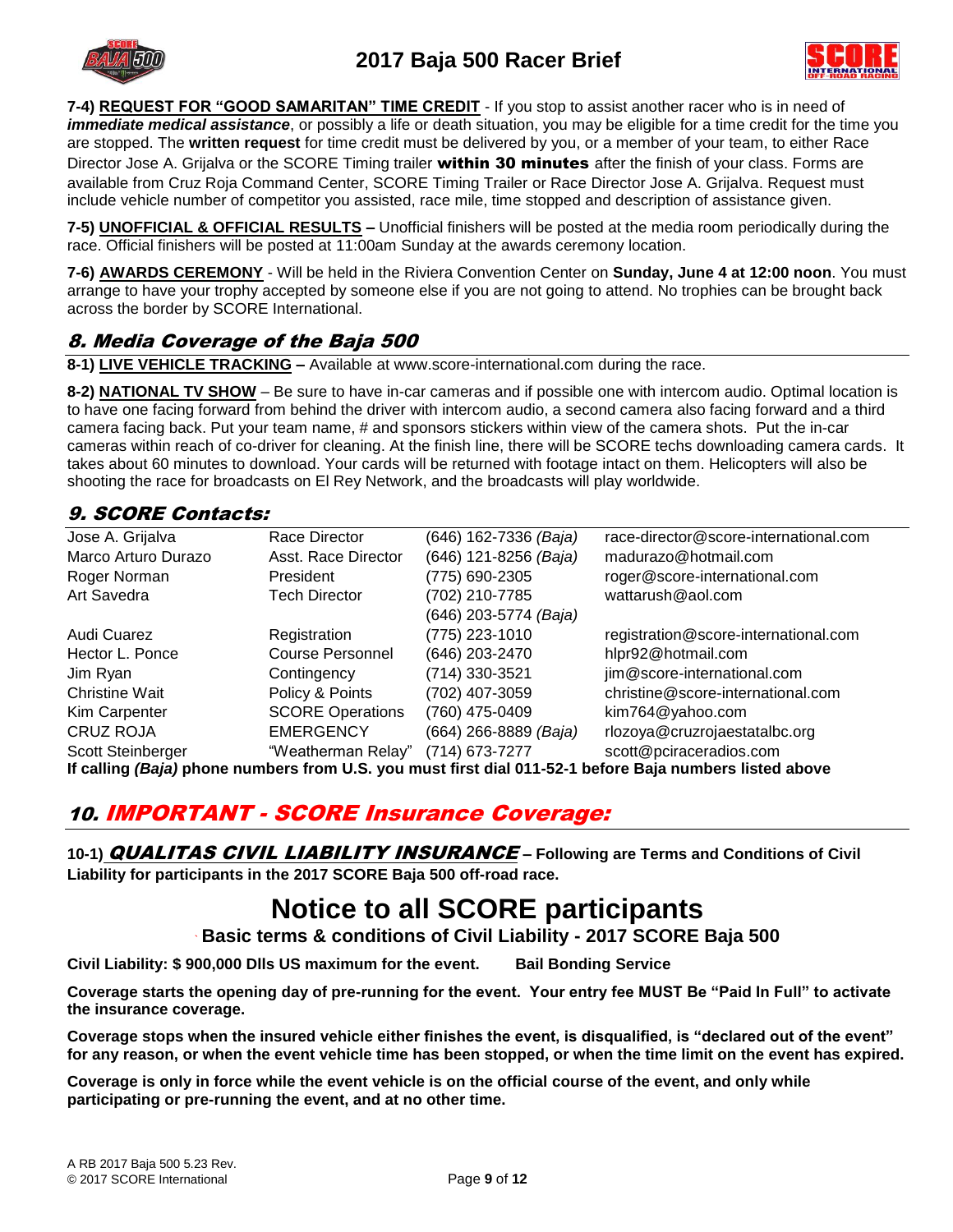

# **2017 Baja 500 Racer Brief**



### **10-1)** QUALITAS CIVIL LIABILITY INSURANCE *- continued*

**The Insured is covered only when driving or riding in their assigned event vehicle or their pre-running vehicle.** 

**The Insured must be a registered driver or a registered co-driver for the event that is being insured, with all drivers having paid their entry fee in full.** 

**Any accident, damages, or injuries must be reported to the promoter of the event, or the insurance representative during the timeframe of the event.**

**The bonding service coverage is provided during the day and timeframe of the race only, and at no other time.**

**Bonding service is provided as a result of a covered bodily injury accident only.**

**The Bonding Coverage provides for a professional legal bonding service that would be required in the event of judicial proceedings filed in the Mexican Republic against a participant as the result of a covered bodily injury accident.**

**The bonded participant is required to cooperate and keep the bond in effect by attending any and all legal or court proceedings in Mexico, in connection with the accident that took place during the race in Mexico. Failure by the bonded participant to cooperate and keep the bond in effect would result in legal actions against the bonded participant. The legal actions would include, but not be limited to, cost of the bond, cost of the issuance of the bond, court cost and the issuance of a warrant for their arrest.**

**Coverage excludes:**

- **Any injuries when drivers or co-drivers are not in/on their event vehicle.**
- **Any damages that occur in a pit area or while pitting.**
- **Any damages or injuries incurred when the event vehicle is outside of the official course of the event, or in violation of any traffic laws while on any highway section of the event.**
- **Any pre-existing medical conditions of the insured.**
- **Conditions that are not caused by a covered accident.**
- **Damages to the insured event vehicle, and any other event vehicles.**
- **Any participant found to be under the influence of drugs or alcohol.**
- **Any participate "under" the age of 16 at the time of the event.**
- **Any bonding service as a result of property damage.**
- **Any bonding service during pre-running or practicing.**
- **Any bonding service for a participant without a valid driver's license.**

**Insurance Policy issued by Qualitas Compania de Seguros** 

**When calling regarding an accident mention that you are a participant of the SCORE Baja 500.**

**10-2)** ACE ACCIDENT MEDICAL INSURANCE **– Outline of Accident Medical Benefit Insurance for 2017 SCORE Baja 500 participants. Coverage starts the opening day of pre-running for the event. Your entry fee MUST Be "Paid In Full" to activate the insurance coverage and all co-drivers/co-riders must be listed on your entry to be covered during pre-running. Additional co-driver and co-riders can be added at registration but will only be covered by the insurance after your entry is updated in registration:** 

### **ACE ACCIDENT MEDICAL BENEFIT INSURANCE**

### **Eligible Participant:**

**Registered & Banded Drivers, Co-driver & Riders.**

**Accident coverage for up to six (6) eligible participants is provided as part of the entry fee. This coverage is activated when entry is paid in full. Coverage for additional participants (seven (7) or more persons) is available for purchase. Contact SCORE registration for additional information.**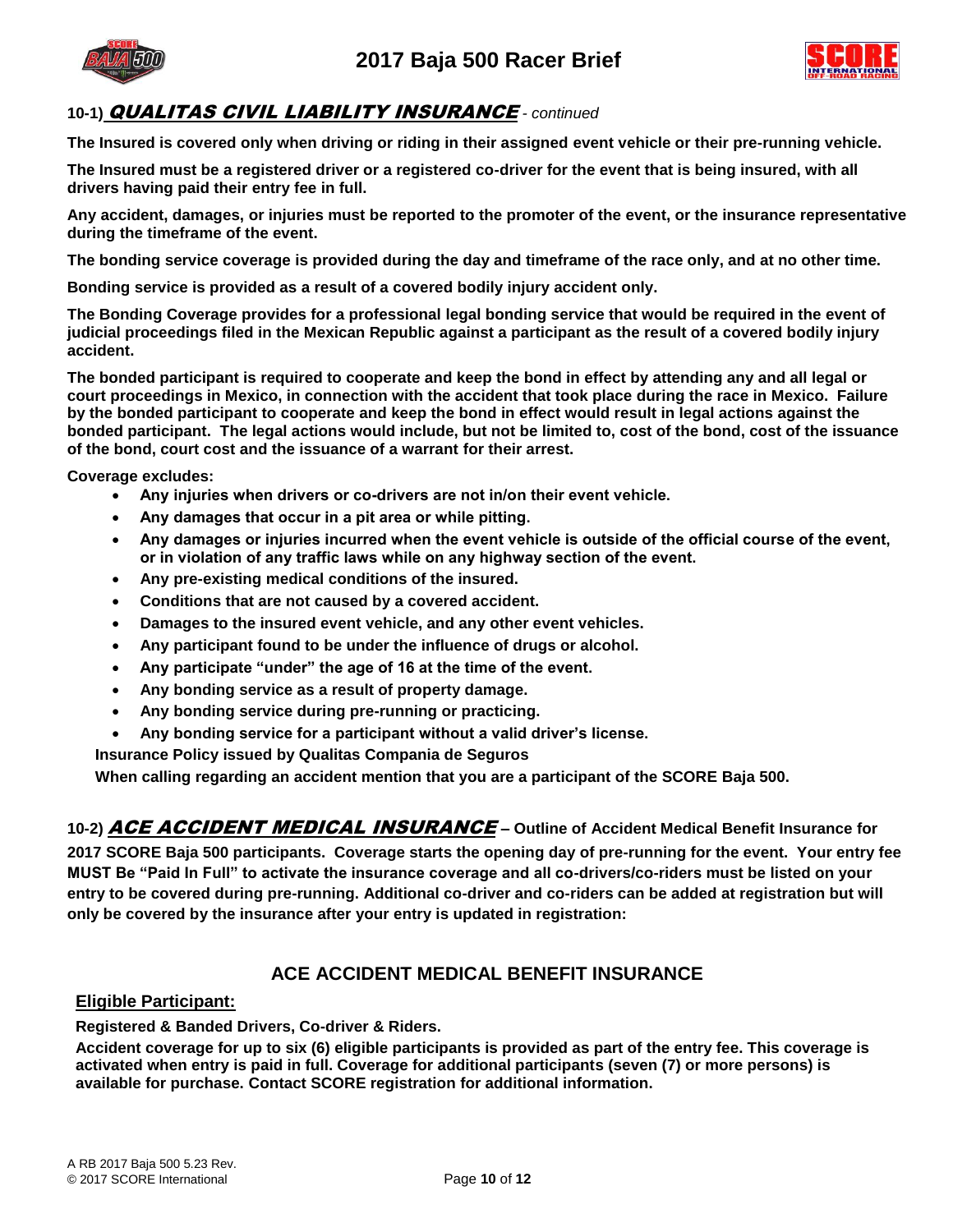



### *ACE ACCIDENT MEDICAL BENEFIT INSURANCE - continued*

#### **Chase and Team Member Coverage:**

**Coverage for team members can be purchased for an additional \$50.00 per person. This insurance can be purchased by going to Score.mycustomevent.com This team coverage is activated when your entry is paid in full and the additional coverage purchased is paid in full.**

#### **Covered Activity:**

**While participating in course reconnaissance activities of policy holder for up to three weeks prior to covered race event(s).**

**While engaging in off-road race vehicle racing. Racing must be done on an approved and/or sanctioned course and applies only to the event(s).**

#### **Benefits:**

**\$ 25,000 Maximum Accident Medical Benefits**

**\$ 250 Deductible (Payable at time of service)**

#### **Benefits Include:**

**Accidental Death and Dismemberment Rehabilitation Benefit Coma Benefit Special Adaptation Benefit Emergency Medical Benefits up to \$10,000** 

#### **Additional Benefits 100% Covered:**

**Emergency Medical Evacuation for major trauma events Repatriation of Remains Benefit**

### **Exclusions:**

**Intentional self-inflicted injury Suicide or attempted suicide War or act of war, whether declared or not Sickness or disease Aircraft Injury or loss while being legally intoxicated Injury or loss attributed to the use of drug/narcotics Injury covered by occupational benefits Participation in activity not specifically covered by policy Conditions that are not caused by covered accident Any treatment, service or supply not covered by policy Commission of, or attempt to, commit a felony**

#### **Notice of Claim:**

**Claimant must give insurance company or authorized representative notice of claim within 90 days after covered loss occurs.**

#### **Servicing Hospitals:**

| UCSD Medical Center - Hillcrest, San Diego, CA 619-543-6222 |              |
|-------------------------------------------------------------|--------------|
| Hospital Velmar, Ensenada, Mexico                           | 646-173-4500 |
| Hospital Angeles, Tijuana, Mexico                           | 664-635-1900 |
| Baja Medical Center, San Felipe, Mexico                     | 686-576-0200 |
| Hospital Almater, Nueva Mexicali, Mexico                    | 686-523-8000 |